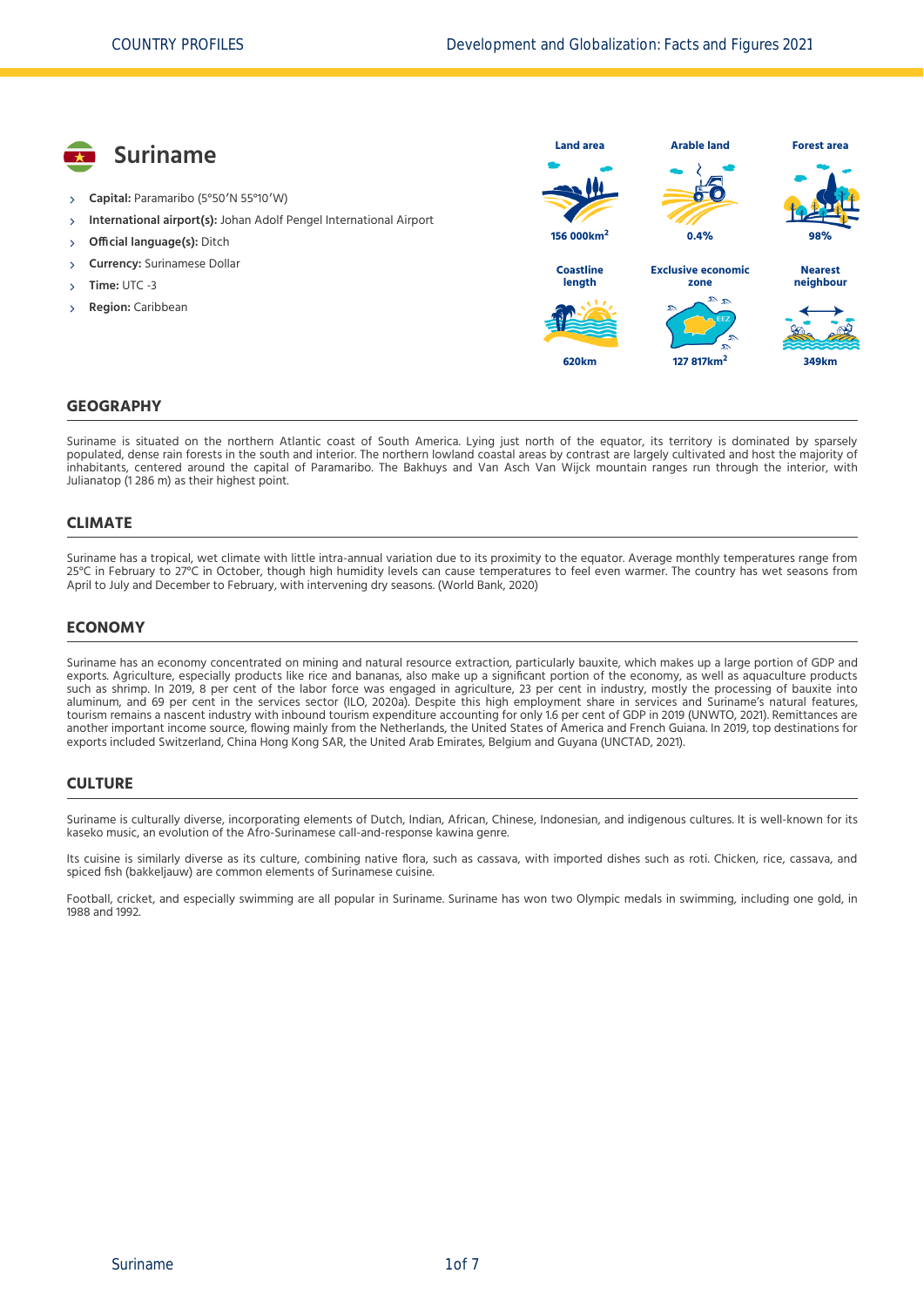### **ECONOMIC TRENDS**



Suriname 2 of 7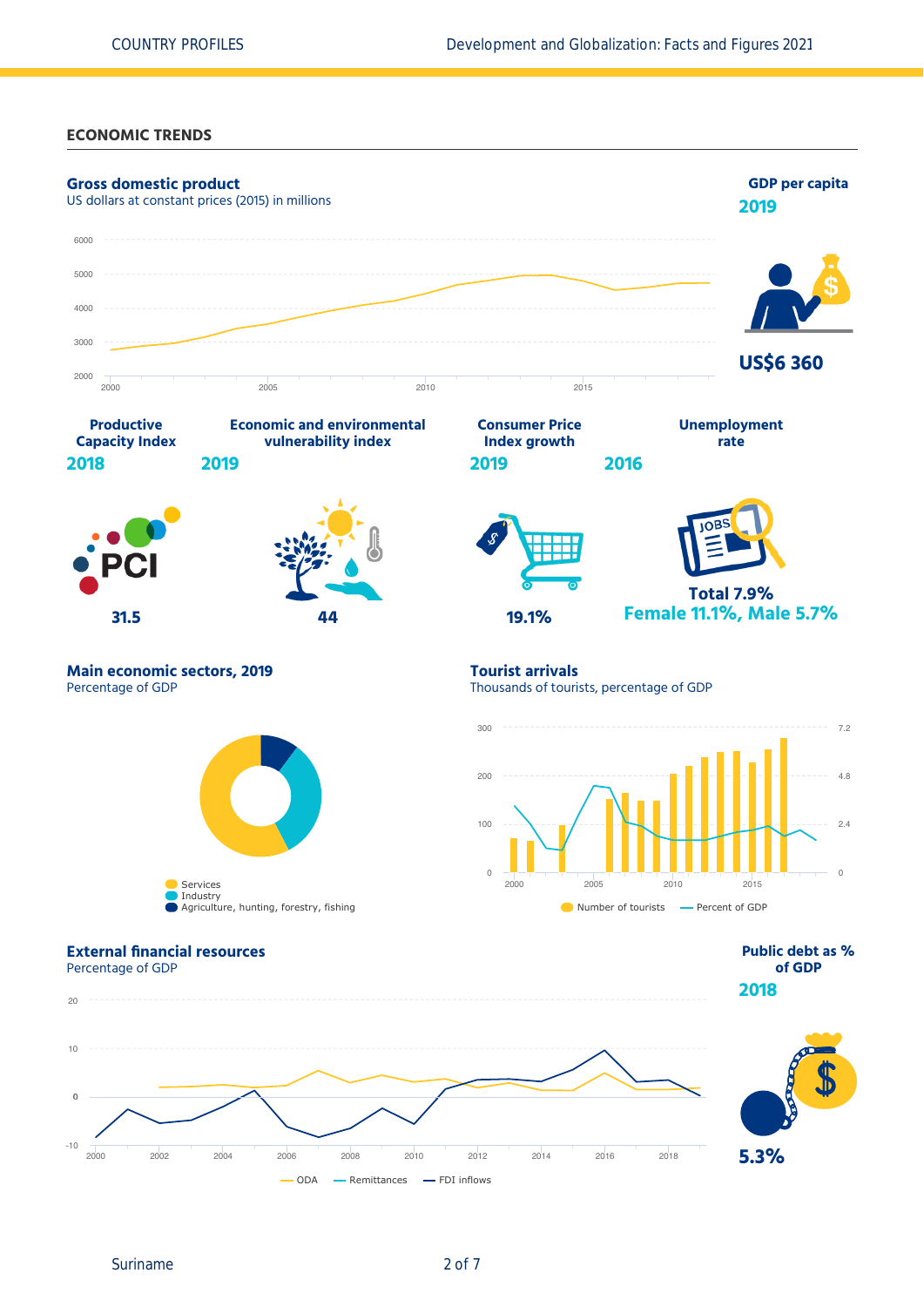### **MARITIME TRANSPORT**

### **Fleet size**

#### Number of ships

| Ship type            | 2011 | 2019 |
|----------------------|------|------|
| <b>Total fleet</b>   | 1407 | 1407 |
| Oil tankers          | 264  | 266  |
| <b>Bulk carriers</b> | 311  | 333  |
| General cargo        | 161  | 77   |
| Container ships      | 52   | 49   |
| Other types of ships | 619  | 682  |

## **Port performance**

Ranked by 2019 data within SIDS group

| <b>Indicators</b>            | 2019    | <b>SIDS Ranking</b> |
|------------------------------|---------|---------------------|
| Number of port calls         | 843     | 17                  |
| Median time in port (days)   | 1       | 8                   |
| Average age of vessels       | 15      | 21                  |
| Average size (GT) of vessels | 8 3 3 4 | דר                  |
|                              |         |                     |





## **Bilateral connectivity index, 2019**

Top 5 partners



**Liner shipping connectivity index** Maximum China Q1 2006=100

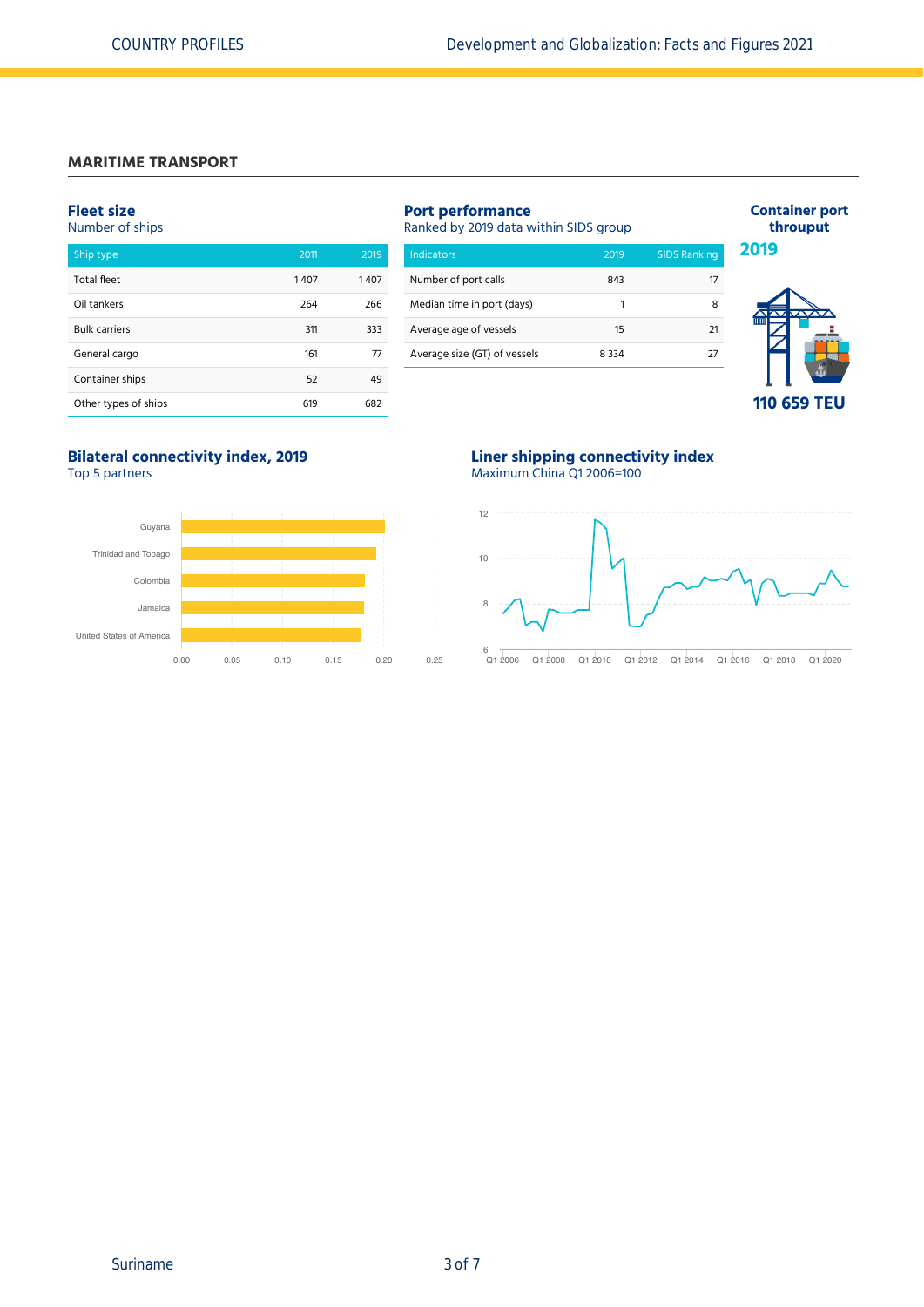## **POPULATION**

### **Total population**

Thousands of people, share of urban population



**Life expectancy**

## **Population development indicators**

| Indicators                                    | Period | Value |
|-----------------------------------------------|--------|-------|
| Poverty headcount (% of population)           |        |       |
| Human development index                       | 2018   | 0.7   |
| Human assets index                            | 2020   | 91    |
| Adult literacy rate (15+ years, both sexes %) |        |       |
| Gender inequality index                       | 2019   | 04    |



**km<sup>2</sup>**

**Population**



**Dependency ratio**

# **Age structure by gender, 2019**

Percentage of total population



Suriname 4 of 7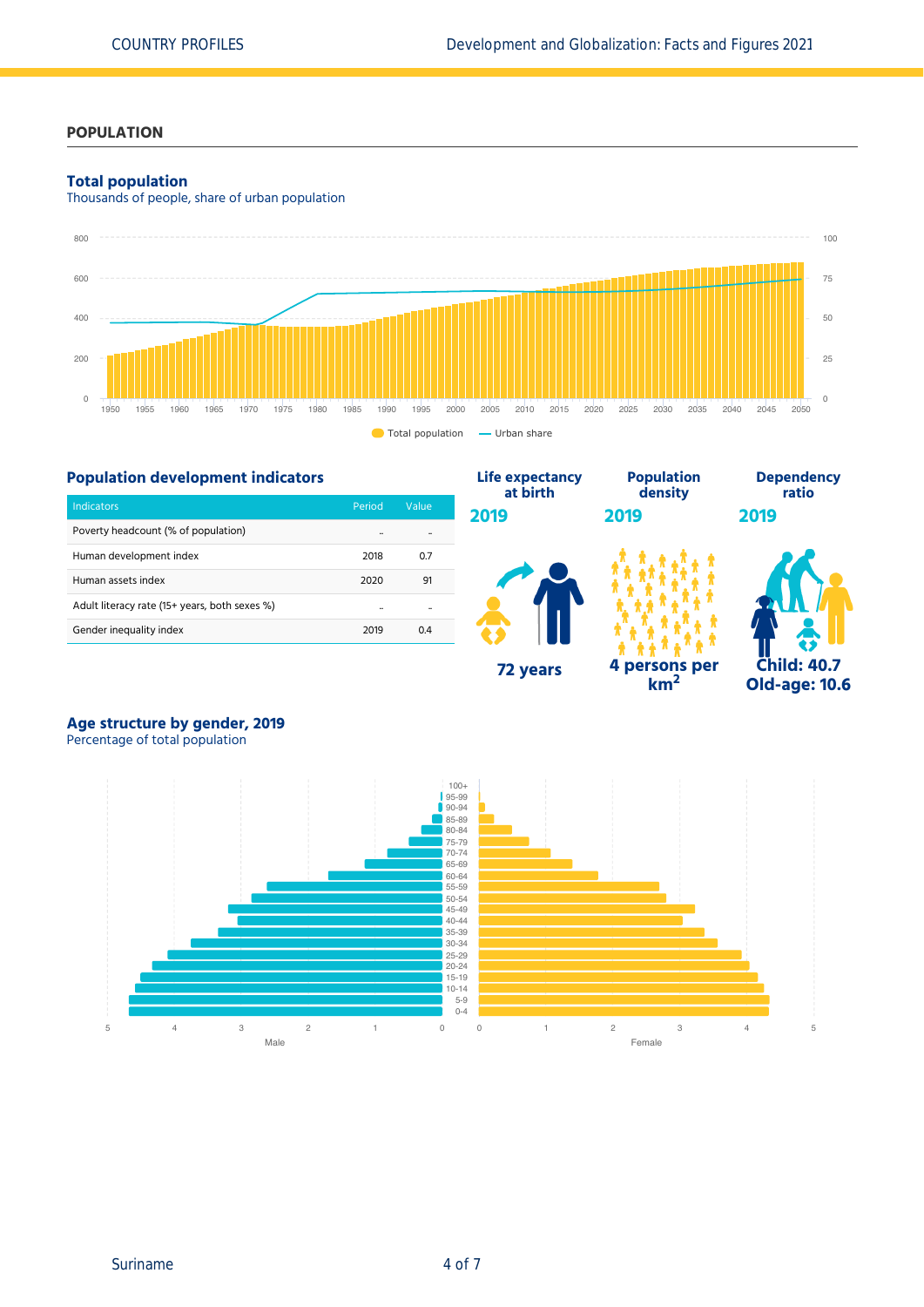## **INTERNATIONAL TRADE**

## **Merchandise and services trade**

US dollars in millions

| <b>Indicators</b>   | 2005 | 2010 | 2015 | 2019    | 2019 (% of GDP) |
|---------------------|------|------|------|---------|-----------------|
| Merchandise exports | 997  | 2026 | 1652 | 2 1 2 7 | 57.5            |
| Merchandise imports | 1050 | 1398 | 2028 | 1702    | 46              |
| Services exports    | 204  | 241  | 177  | 127     | 3.4             |
| Services imports    | 352  | 259  | 709  | 729     | 19.7            |
|                     |      |      |      |         |                 |



## **Top 5 partners in merchandise trade, 2019**

Exports in millions US dollars



### **Merchandise exports by product group, 2019**



## **Services exports by category, 2019**

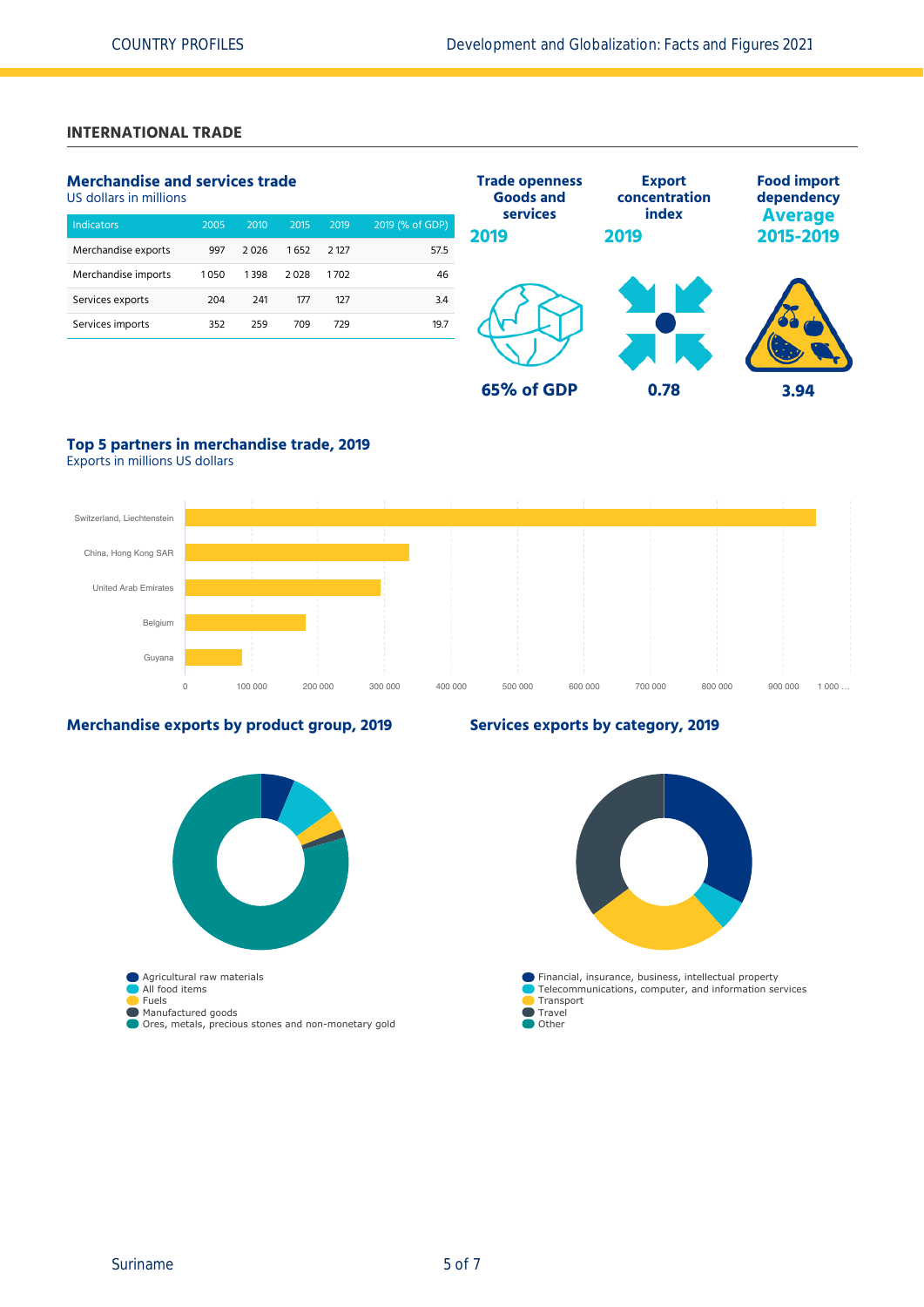### **ENVIRONMENT**



## **INFORMATION AND COMMUNICATIONS TECHNOLOGY**